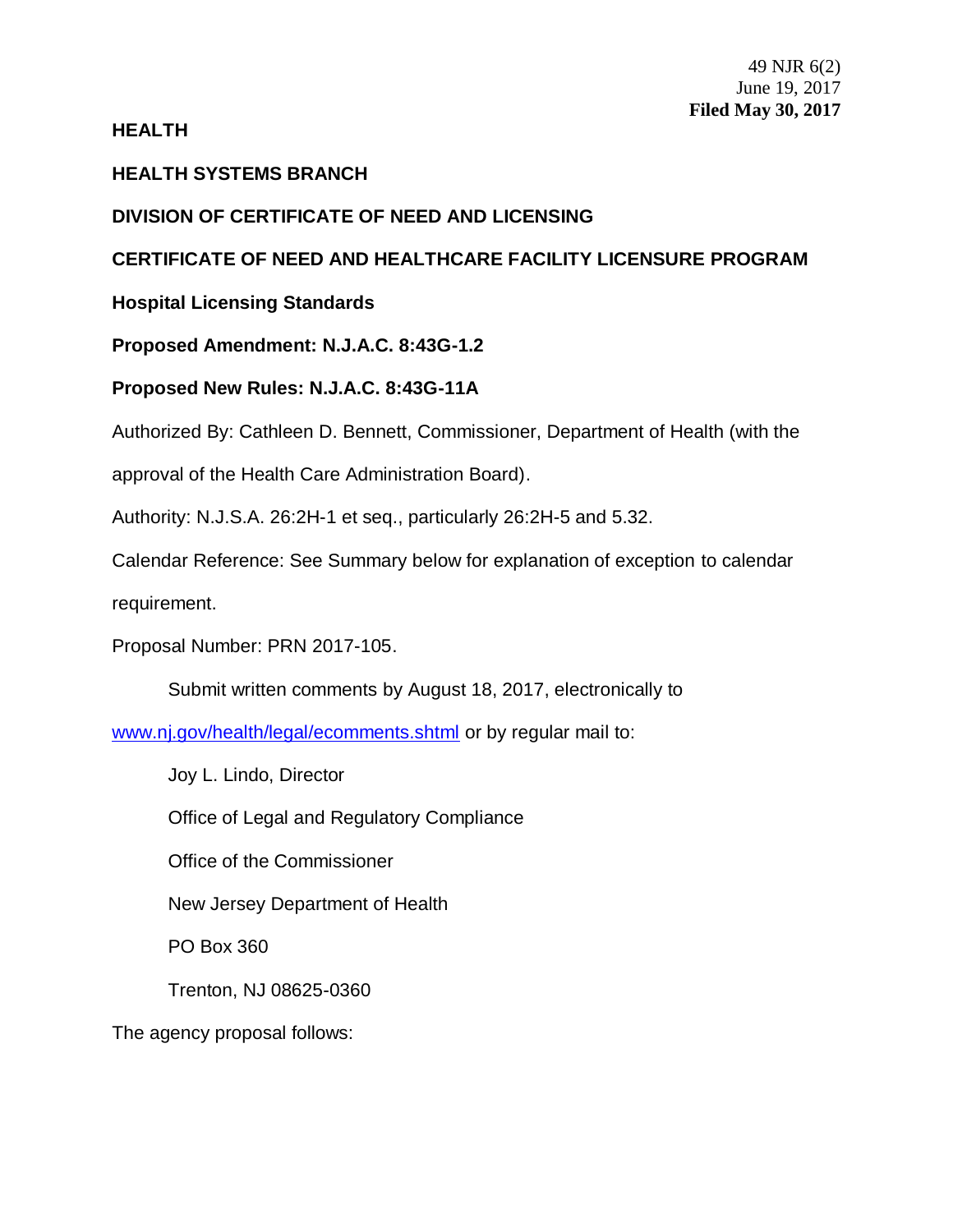#### **Summary**

On November 13, 2014, Governor Christie approved P.L. 2014, c. 68 (Act), which directs the Commissioner of the Department of Health (Department) to promulgate rules that define the content and scope of instructions hospitals must offer non-paid caregivers who agree to perform necessary after-care tasks for hospital patients upon return to their place of residence post-discharge. The Department is proposing to amend existing N.J.A.C. 8:43G-1.2 and to add new N.J.A.C. 8:43G-11A to implement the Act.

Through a standard set of provisions directed at identifying, supporting, and training caregivers of hospitalized patients, the Act aims to improve the quality of patient care, reduce hospital readmissions, and lower overall healthcare costs. Under the Act, general acute care hospitals are required to ask patients who have been deemed by the hospital's discharge planning team able to return to their residence after discharge if they would like to designate a caregiver to provide after-care tasks on their behalf. If the patient opts to designate a caregiver, before the patient is discharged, the hospital must offer "after-care assistance" training to the designated caregiver that is either live or recorded at the election of the caregiver. Caregivers would also be able to ask hospital staff questions about the discharge plan and their training.

With this training, caregivers who take responsibility to keep the patient independent and in the community likely will be more prepared to properly dress wounds, assist with basic activities of daily living, give injections, and operate intricate medical equipment in order to prevent unexpected hospital readmission. Given the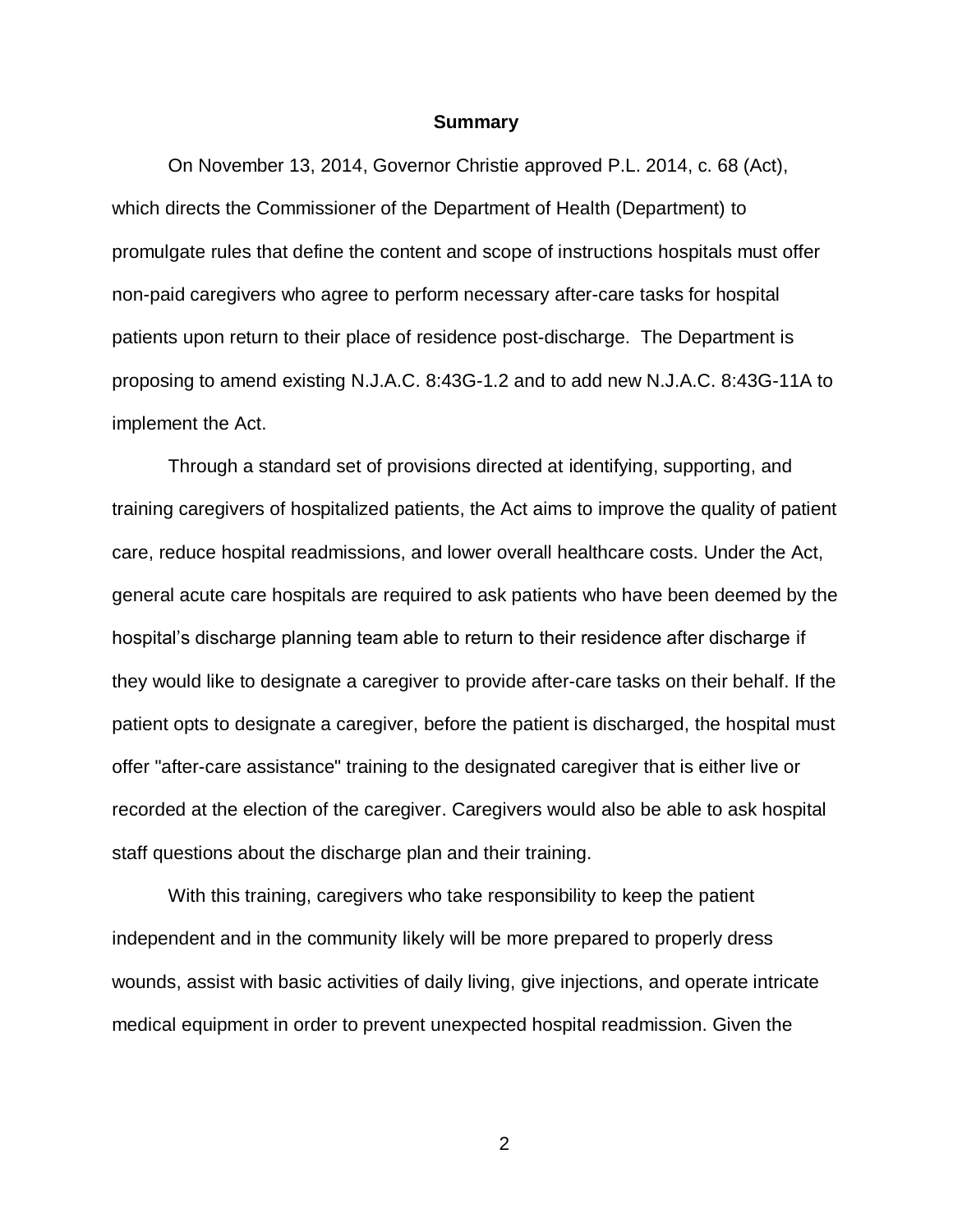appropriate preparation and resources, those assisting with care in the community will have the support and skills to aid a discharged patient in his or her time of need.

The Department met with stakeholders, including the New Jersey Hospital Association, the New Jersey Council of Teaching Hospitals, and the American Association of Retired Persons (AARP) to undertake a comprehensive analysis of caregiver services currently provided in New Jersey. The proposed amendments and new rules reflect the results of the comprehensive analysis. The Department expects that the proposed amendments and new rules would aid and support designated caregivers in managing a patient's care in a patient's residence, which should reduce hospital readmissions.

Following is a summary of the proposed amendments and new rules.

The proposed amendments to N.J.A.C. 8:43G-1.2 would include new definitions for "discharge plan," which means a patient's written post-hospital care plan developed by a hospital's discharge planning team and "discharge planning team," which means a person employed by a hospital as a part of the discharge planning staff as set forth at N.J.A.C. 8:43G-11.4.

Proposed new N.J.A.C. 8:43G-11A would implement the requirements of the Act. Proposed new N.J.A.C. 8:43G-11A.1 would establish the scope of the chapter, which applies to general acute care hospitals that discharge patients to their residences.

Proposed new N.J.A.C. 8:43G-11A.2 would establish the purpose of this subchapter, which is to implement the Act by requiring all general acute care hospitals, where applicable, to offer patients the opportunity to designate a caregiver and to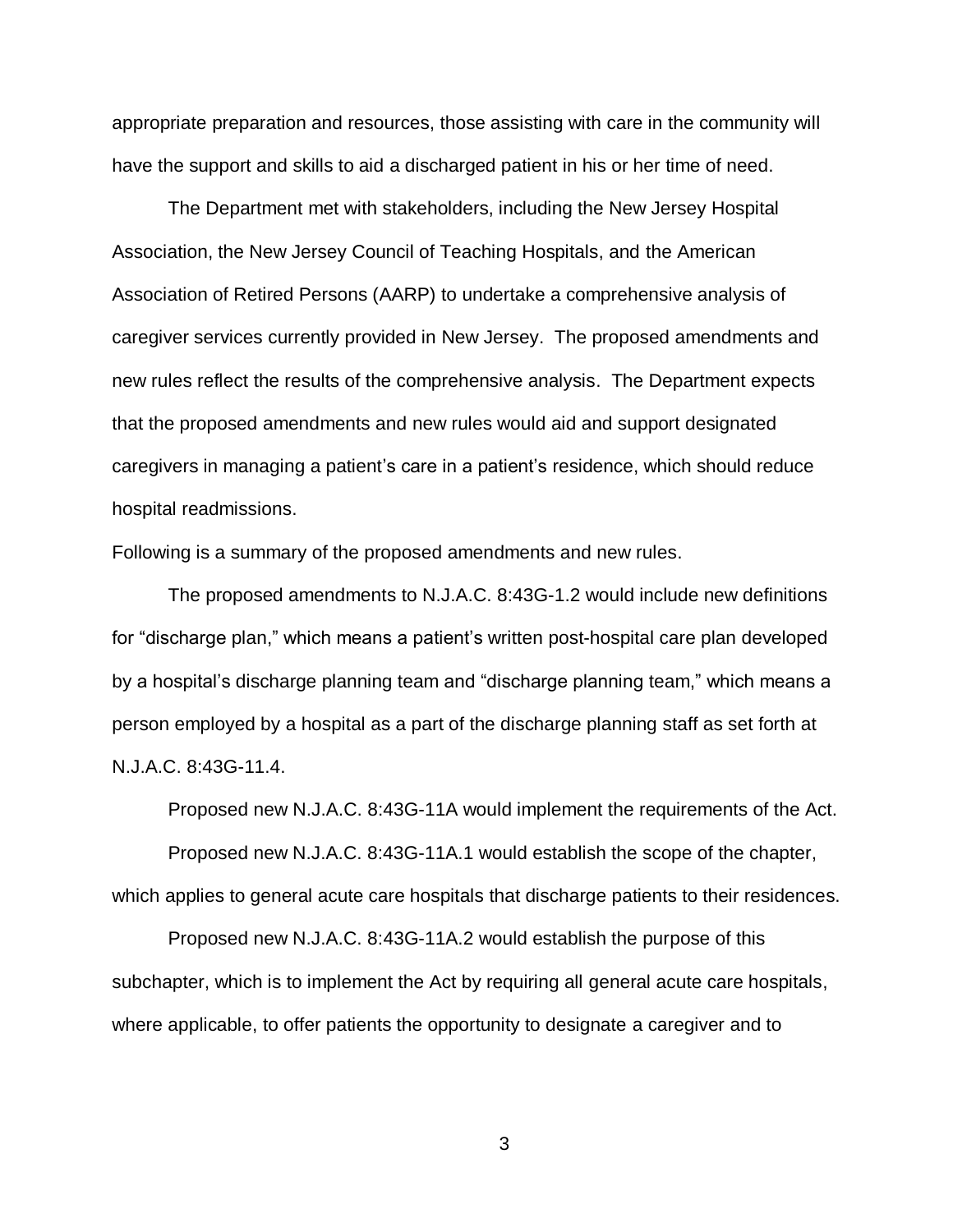provide training to the caregiver who is to perform after-care assistance tasks after a patient is discharged.

Proposed new N.J.A.C. 8:43G-11A.3 would establish definitions of terms proposed in this subchapter. The following terms in subsection (a) refer to the definitions at N.J.S.A. 26:2H-5.25: "after-care assistance," "caregiver," "discharge," "entry," "hospital," and "residence." Other defined terms contained in subsection (b) would establish meanings for words only as they are used in Subchapter 11A for "Act," "legally authorized decision maker," and "patient."

Proposed new N.J.A.C. 8:43G-11A.4(a) would require a hospital's discharge planning team to offer a patient, or the patient's legally authorized decision maker, the opportunity to designate a caregiver to perform after-care assistance tasks. Proposed new subsection (b) would require a hospital's discharge planning team to document a caregiver's contact information in a patient's medical record. Proposed new N.J.A.C. 8:43G-11A.4(c) would address how a hospital would approach the matter of caregiver designation with a patient who is unconscious or incapacitated upon entry to the hospital and without a legally authorized decision maker, who regains consciousness or capacity prior to discharge from the hospital. Proposed new subsection (d) would provide options whereby a patient or the patient's legally authorized decision maker may decline to make, or may change or revoke, a caregiver designation at any time prior to discharge. Proposed new N.J.A.C. 8:43G-11A.4(e) would provide the standards for designating a caregiver for a minor patient. Proposed new subsection (f) would require a hospital to inform a designated caregiver that the caregiver is not required to perform after-care assistance tasks if the caregiver declines the designation.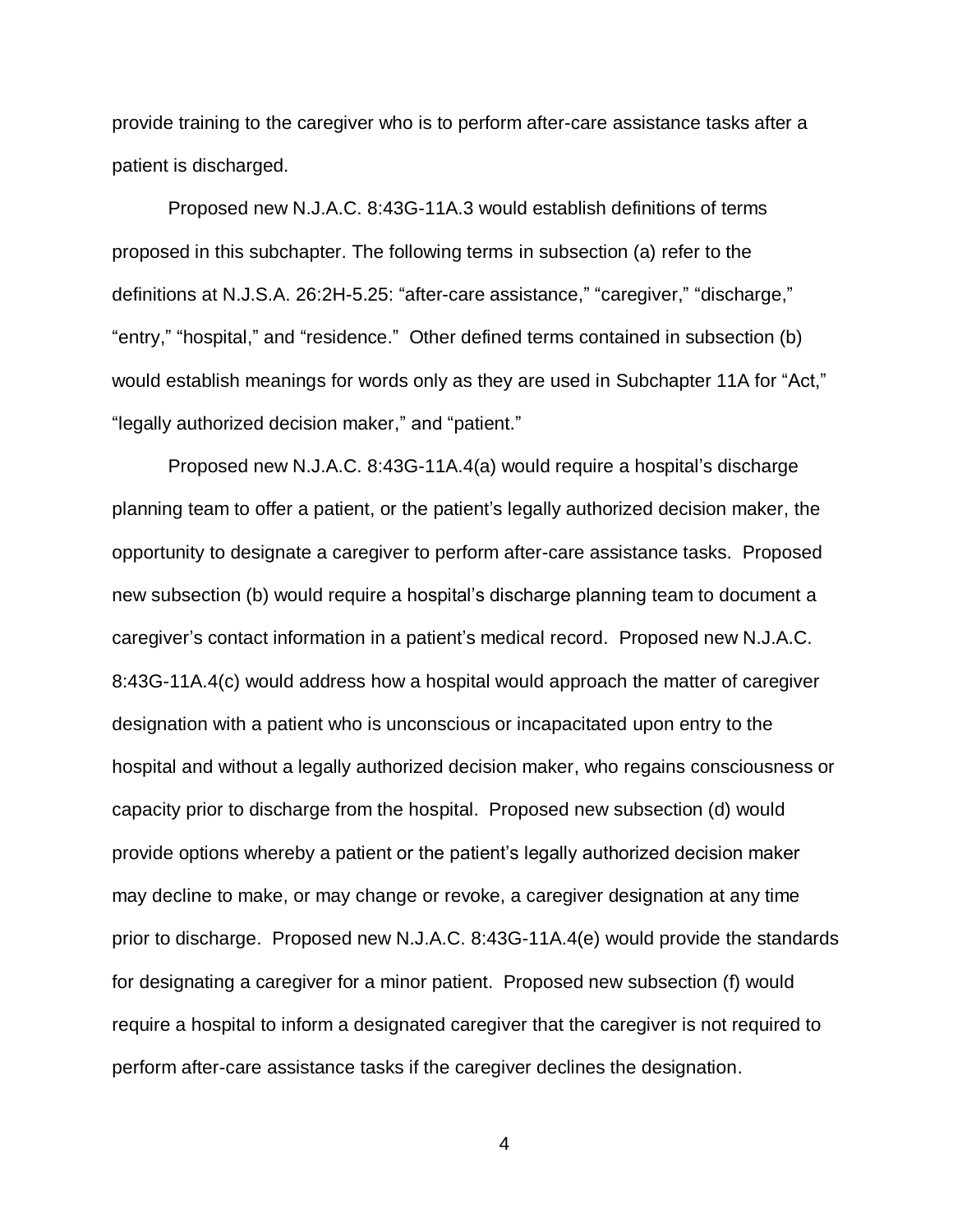Proposed new N.J.A.C. 8:43G-11A.5 would require that, before disclosing any discharge planning information to a designated caregiver, a hospital must provide notice of the disclosure to, and obtain written consent from, the patient or the patient's legally authorized decision maker.

Proposed new N.J.A.C. 8:43G-11A.6(a) would require a hospital's discharge planning team to discuss a patient's discharge plan with a designated caregiver at a convenient time for the caregiver. Proposed new subsection (b) would require the discharge planning team to consult with a designated caregiver at a time that takes into consideration the severity of the patient's condition, the setting in which care is to be delivered, and the urgency of the patient's need for after-care assistance. Proposed new subsection (c) would require the hospital discharge planning team to provide the caregiver with copies of written instructions for the after-care tasks for which training was provided and contact information for hospital staff who are available by telephone to respond to questions on a 24-hour a day basis.

Proposed new N.J.A.C. 8:43G-11A.7(a) would require a hospital to offer a designated caregiver training in the after-care assistance tasks articulated in the patient's discharge plan. Proposed new subsection (b) would require a hospital to ensure that a caregiver is given a choice of receiving in-person or video training, and opportunities to ask questions during and after the training. Proposed new N.J.A.C. 8:43G-11A.7(c) would require hospital staff members conducting the training to answer any questions regarding the after-care assistance training in non-technical language, in a culturally competent manner, and consistent with the language access services required under N.J.A.C. 8:43G-5.5(c). Proposed new subsection (d) would address the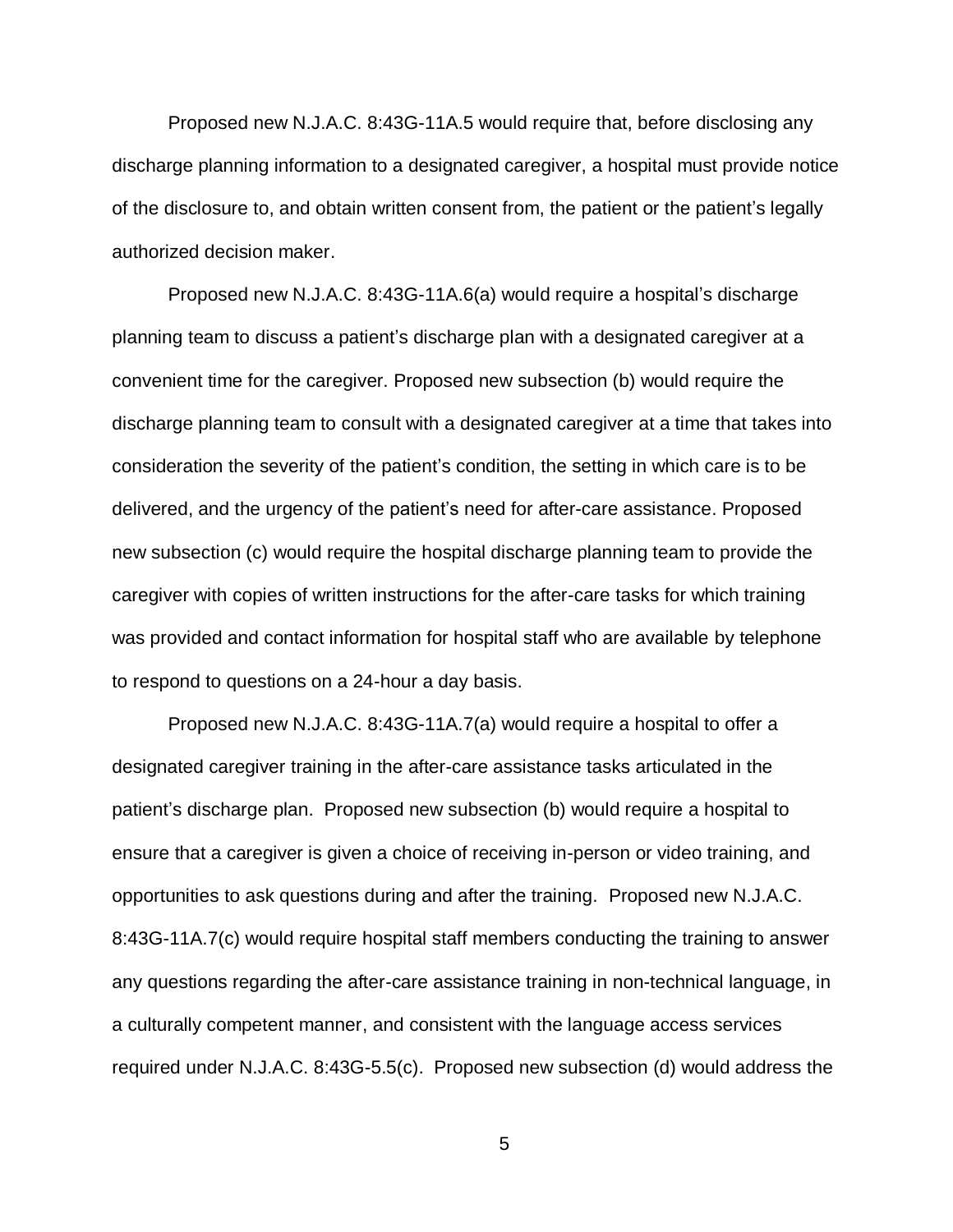information the discharge planning team is required to include in a patient's written discharge plan, including: the name and contact information for the designated caregiver, date and time of after-care assistance training, a description of the after-care assistance training provided to the caregiver, and written instructions for the after-care assistance tasks the caregiver is to perform for the patient after discharge.

Proposed new N.J.A.C. 8:43G-11A.8(a) would require that a hospital inform a designated caregiver of the patient's pending discharge or transfer to another facility. Proposed new subsection (b) would require the discharge planning team to document all attempts to contact the designated caregiver. Proposed new N.J.A.C. 8:43G-11A.8(c) would provide that the inability of a discharge planning team to contact a designated caregiver would not delay the discharge or transfer of the patient.

As the Department has provided a 60-day comment period on this notice of proposal, pursuant to N.J.A.C. 1:30-3.3(a)5, this notice is excepted from the rulemaking calendar requirement as set forth at N.J.A.C. 1:30-3.1 and 3.2.

#### **Social Impact**

The intent of the Act is to give hospital patients the right to designate a caregiver prior to discharge, and to provide a designated caregiver the opportunity to receive after-care assistance training, so that the designated caregiver can support a patient discharged to the patient's residence. When a patient designates a caregiver, a hospital's discharge planning team would provide the designated caregiver with a copy of the patient's discharge plan and specific training and information on performing the after-care assistance tasks provided for in the discharge plan, which would enable the patient to remain in the community and avoid future re-hospitalizations.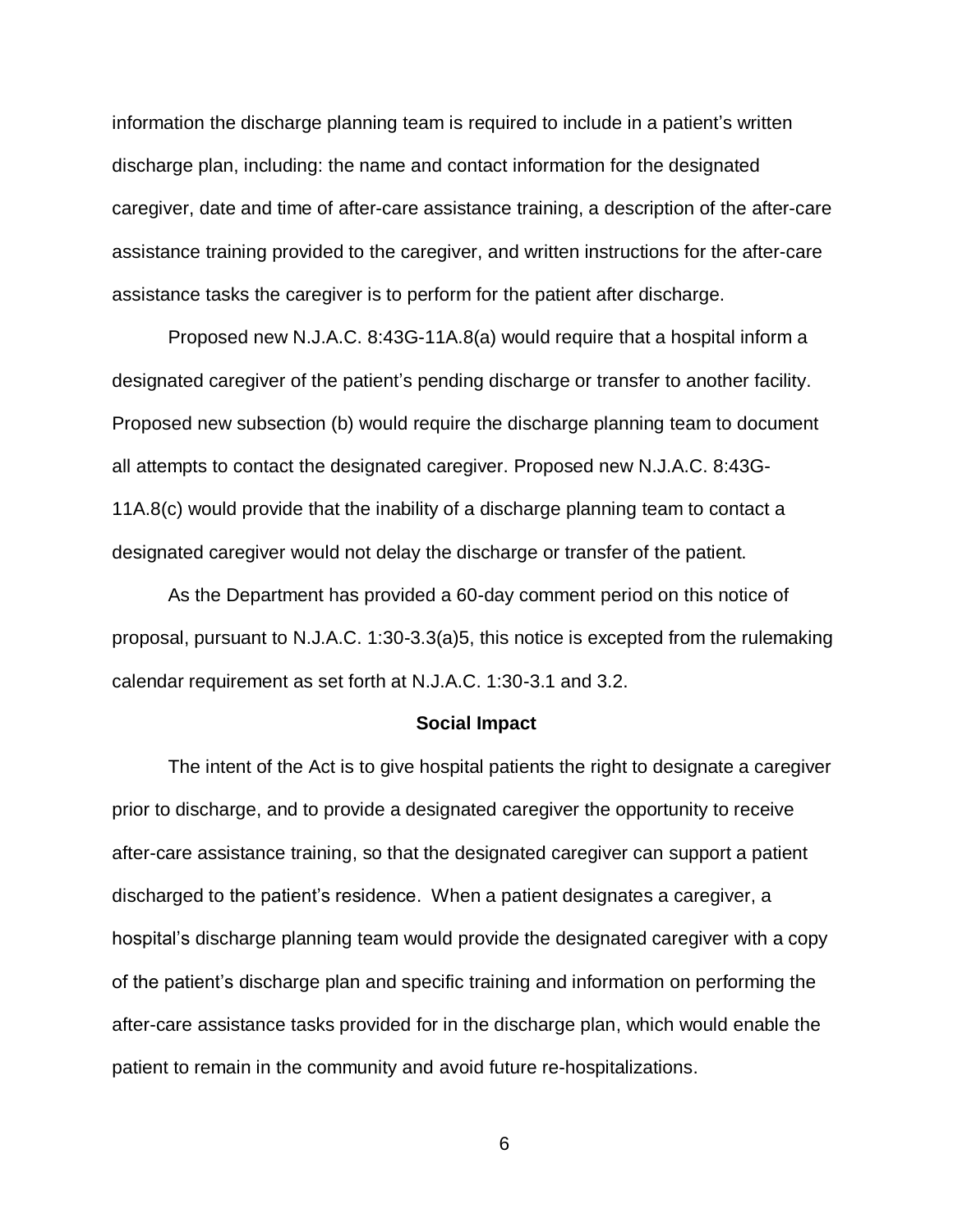The proposed amendments and new rules would have a positive social impact on patients and designated caregivers. The Department anticipates that the proposed amendments and new rules would contribute to patients receiving competent care at home following hospitalization, which likely would result in positive outcomes for people, hospitals, and insurers, as reflected in expected reduced hospital readmissions and improved quality of life.

The Department believes the proposed amendments and new rules likely would affect the 70 general acute care hospitals in New Jersey. The Department expects a positive reaction to the amendments and new rules from stakeholders and licensees because the assistance and support for caregivers should help to reduce hospital readmissions.

#### **Economic Impact**

The Department expects the proposed amendments and new rules would have a minimal economic impact on the public because they would not impose any additional direct costs on the State budget. The proposed amendments and new rules would not have an economic impact on patients. The proposed amendments and new rules would have a minimal economic impact on general acute care hospitals. Hospitals would incur staffing, administrative, training, and recordkeeping costs in support of designated caregivers, which requirements are described in the Summary above.

Although the Department is not able to estimate the cost of these requirements for hospitals, the Department believes that reductions in readmission should reduce overall hospital costs. The Centers for Medicare & Medicaid Services, the Federal agency that administers the Medicare program within the U.S. Department of Health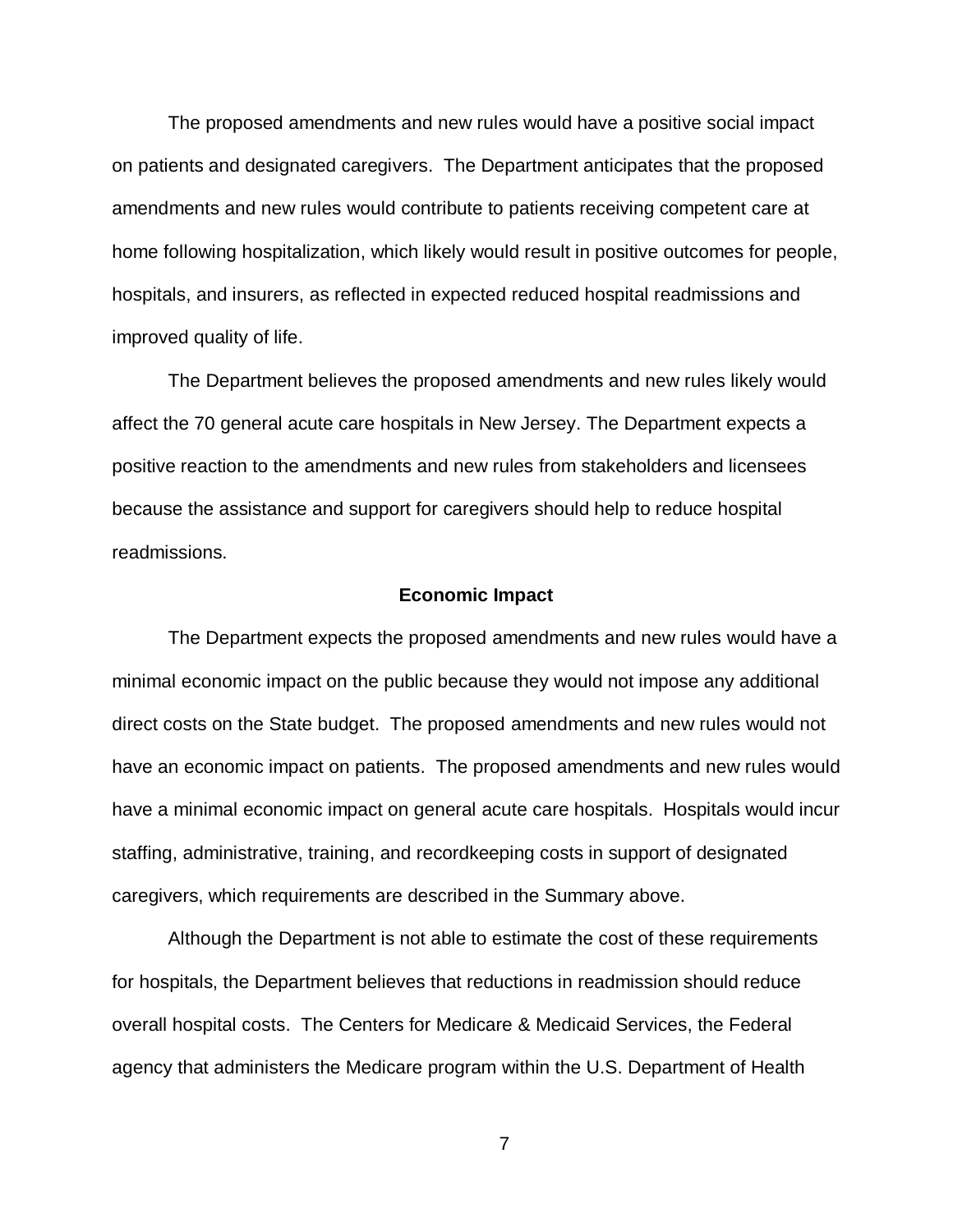and Human Services, has estimated that \$17 billion in Medicare funds is spent each year on unnecessary hospital readmissions. Robert Wood Johnson Foundation, "The Revolving Door: A Report on U.S. Hospital Readmissions," February 2013, available at http://www.rwjf.org/content/dam/farm/reports/reports/2013/rwjf404178.

The Department anticipates that training unpaid caregivers to perform after-care assistance likely would prevent patients from being rehospitalized. Clearly, allowing people to return to their homes after discharge would offer an impressive alternative to moving into a long-term care facility for needed after-care services. This likely would be considered by many to be a significant improvement to one's quality of life.

Moreover, the Department believes that education combined with supportive community resources would be a way for hospitals to avoid increased readmission rates and prevent the potential imposition of Federal monetary penalties, pursuant to the Patient Protection and Affordable Care Act, commonly known as the Affordable Care Act (Pub. L. 111-148, approved March 23, 2010) as amended by the Health Care and Education Reconciliation Act of 2010 (Pub. L. 111-152, approved March 30, 2010).

The proposed amendments and new rules would require the Department to incur additional costs to conduct compliance surveys, respond to complaints, and develop and maintain appropriate licensure rules governing the designation and training of caregivers. The incurrence of penalties would depend on the nature of the offense.

#### **Federal Standards Statement**

The Department is not proposing the amendments and new rules under the authority of, or to implement, comply with, or participate in, any program established under Federal law or a State law that incorporates or refers to any Federal law,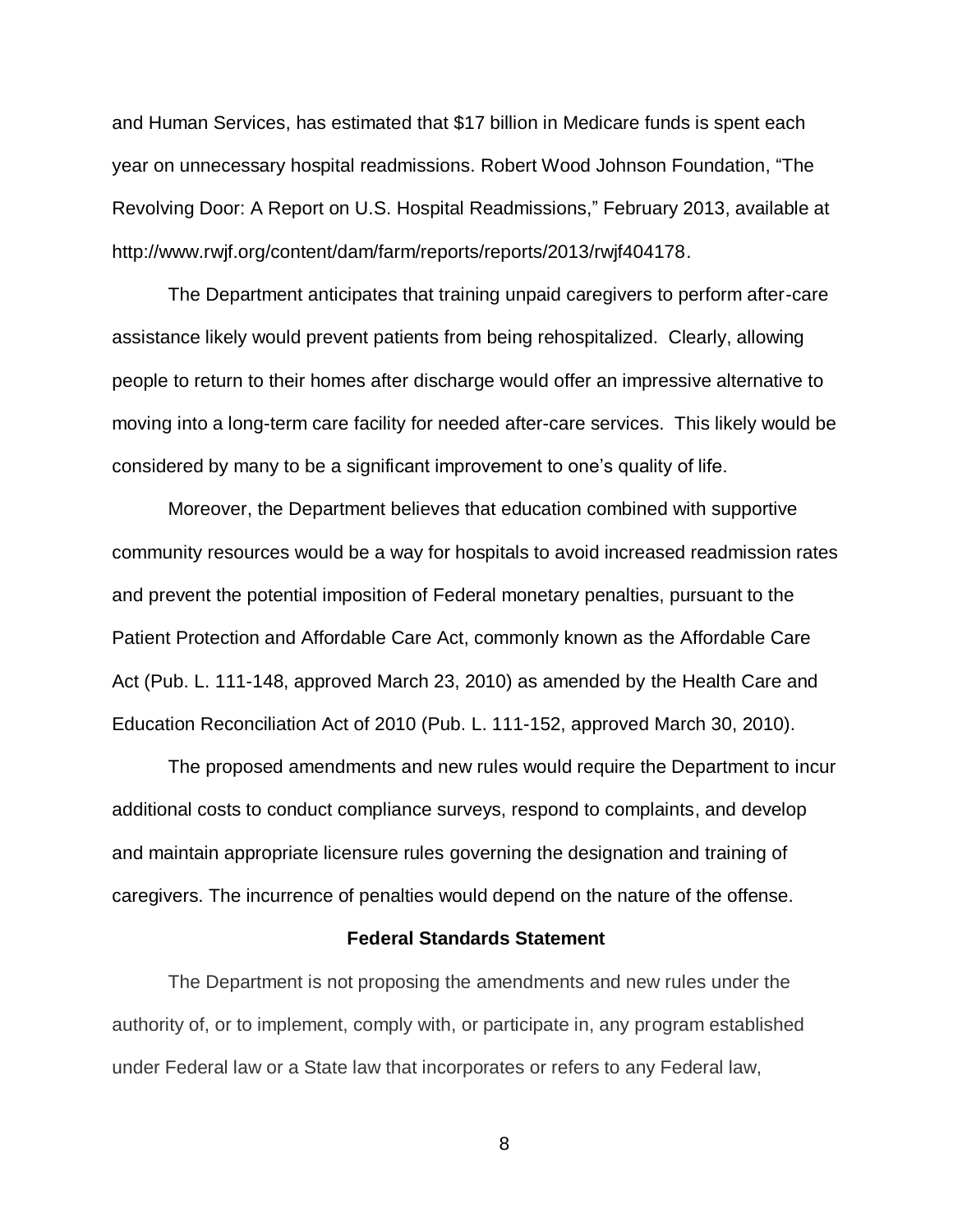standard, or requirement. The Department is proposing this rulemaking under the authority of N.J.S.A. 26:2H-5.32. Therefore, a Federal standards analysis is not required.

## **Jobs Impact**

The Department does not anticipate that the proposed amendments and new rules would result in an increase or decrease in the number of jobs available in the State.

## **Agriculture Industry Impact**

The proposed amendments and new rules would not have an impact on the agriculture industry.

### **Regulatory Flexibility Statement**

The proposed amendments and new rules would impose requirements that are applicable only to general acute care hospitals that the Department licenses, which are not small businesses within the meaning of the New Jersey Regulatory Flexibility Act, N.J.S.A. 52:14B-16 et seq. Therefore, a regulatory flexibility analysis is not required.

#### **Housing Affordability Impact Analysis**

The proposed amendments and new rules would have an insignificant impact on the affordability of housing in New Jersey, and there is an extreme unlikelihood that the proposed amendments and new rules would evoke a change in the average costs associated with housing because the rules only afford hospital patients the right to designate a caregiver prior to discharge, and to provide a designated caregiver the opportunity to receive after-care assistance training, so that the designated caregiver can support a patient discharged to the patient's residence.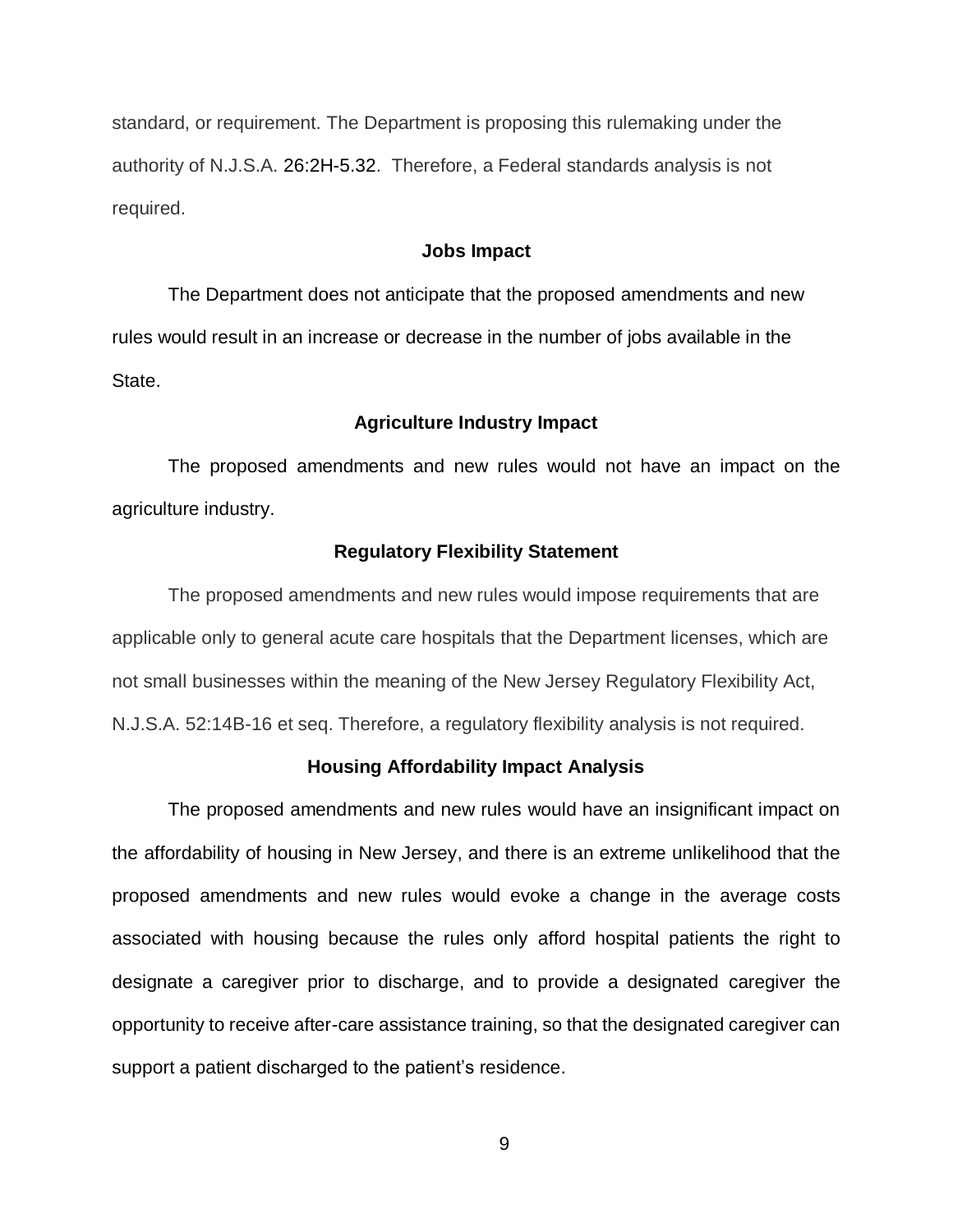#### **Smart Growth Development Impact Analysis**

The proposed amendments and new rules would have an insignificant impact on smart growth, and there is an extreme unlikelihood that the proposed amendments and new rules would evoke a change in housing production in Planning Areas 1 or 2, or within designated centers, under the State Development and Redevelopment Plan in New Jersey because the proposed amendments and new rules only afford hospital patients the right to designate a caregiver prior to discharge, and to provide a designated caregiver the opportunity to receive after-care assistance training, so that the designated caregiver can support a patient discharged to the patient's residence.

**Full text** of the proposal follows (additions indicated in boldface **thus;** deletions indicated in brackets [thus]):

## SUBCHAPTER 1. GENERAL PROVISIONS

## 8:43G-1.2 Definitions

The following words and terms, when used in this chapter, shall have the following meanings, unless the context clearly indicates otherwise:

...

**"Discharge plan" means a patient-specific post-hospital written care plan developed by a hospital's discharge planning team that identifies the after-care assistance the patient requires, and includes the services and resources necessary for the patient's transition from the hospital.**

**"Discharge planning team" means the people employed by a hospital as part of its discharge planning staff as set forth at N.J.A.C. 8:43G-11.4.**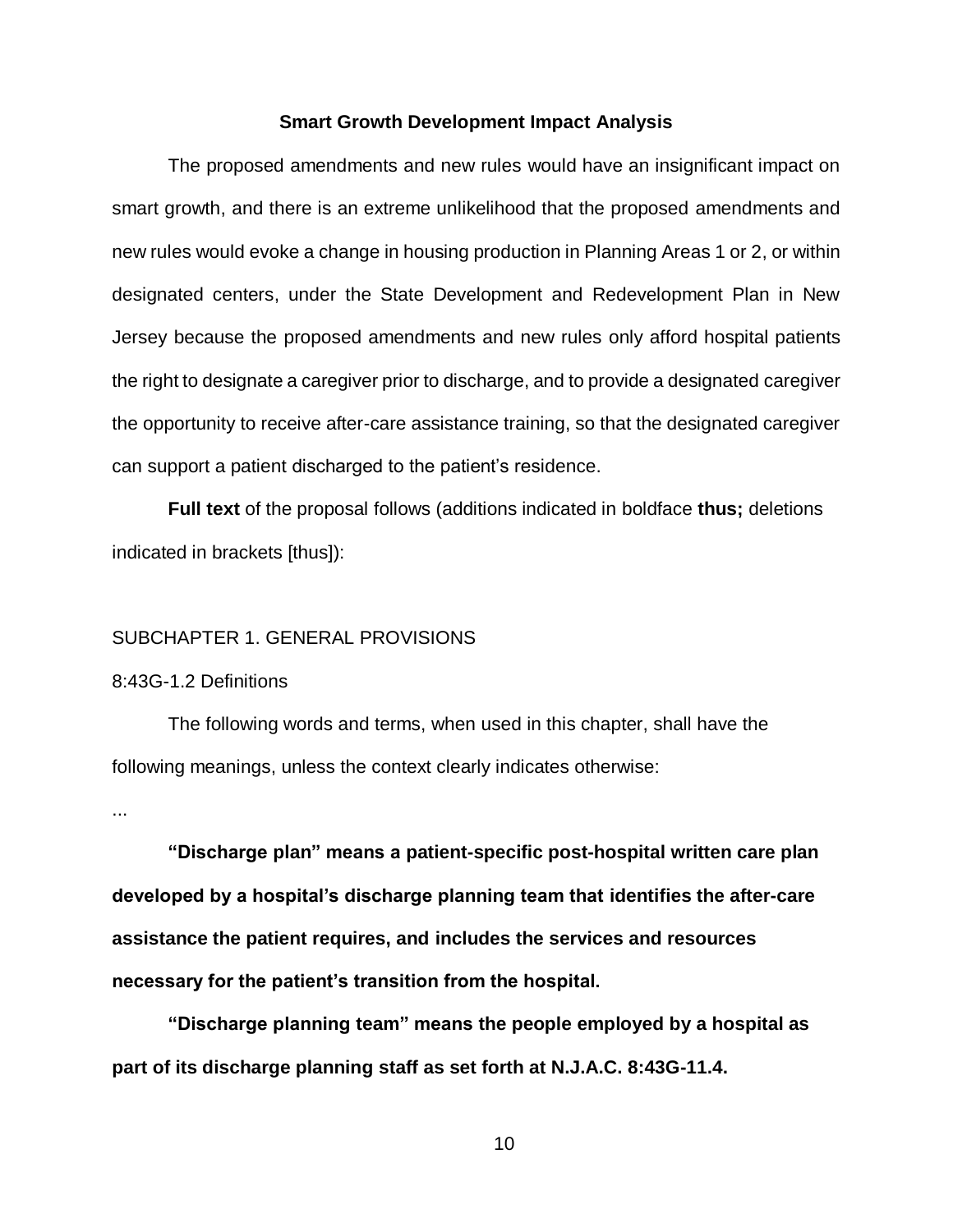# **SUBCHAPTER 11A. DESIGNATED CAREGIVERS**

## **8:43G-11A.1 Scope**

**The rules in this subchapter apply to general acute care hospitals in accordance with N.J.S.A. 26:2H-5.24 through 5.32.**

## **8:43G-11A.2 Purpose**

**The rules in this subchapter implement N.J.S.A. 26:2H-5.24 through 5.32, by requiring hospitals to offer patients who are able to return to their place of residence after discharge an opportunity to designate caregivers to perform aftercare assistance tasks and to train these designated caregivers to competently perform post-hospital care as set forth in the patients' discharge plans.**

## **8:43G-11A.3 Definitions**

**(a) The following words and terms are defined at N.J.S.A. 26:2H-5.25 and are used in this subchapter as defined therein:**

**"After-care assistance";**

**"Caregiver";**

**"Discharge";**

**"Entry";**

**"Hospital"; and**

**"Residence."**

...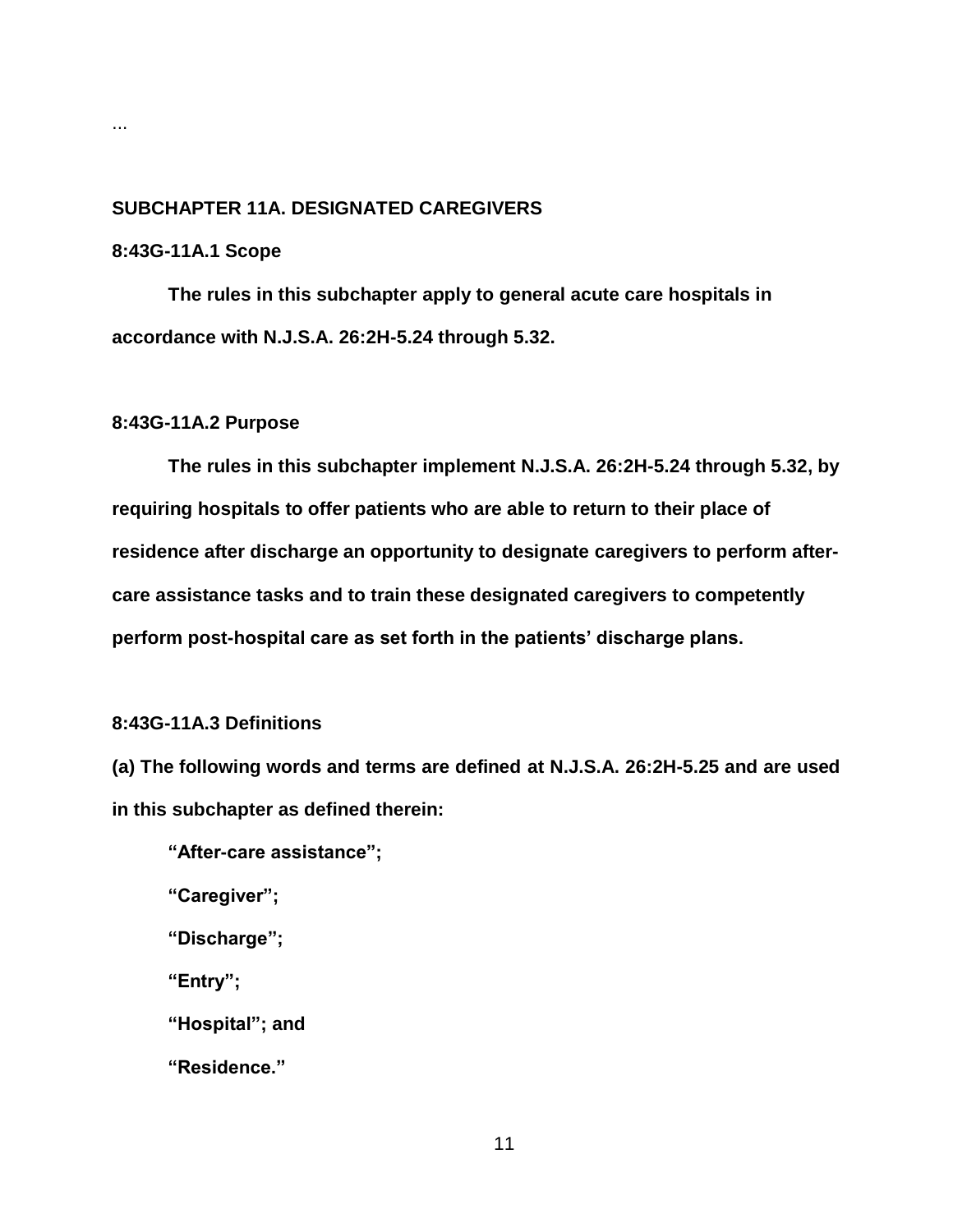**(b) The following words and terms, when used in this subchapter, have the following meanings, unless the context clearly indicates otherwise:**

**"Act" shall mean N.J.S.A. 26:2H-5.24 through 5.32.**

**"Legally authorized decision maker" means a person with the legal right to act as an agent of a person who becomes unable to make decisions on his or her own behalf regarding medical treatment, as either:**

- **1. Having been appointed a guardian by a court of competent jurisdiction;**
- **2. Having a power of attorney to make medical treatment decisions for that patient;**
- **3. Having been designated a person's health care proxy; or**

**4. Operating under a valid advance directive pursuant to the "New Jersey Advance Directives for Health Care Act," N.J.S.A. 26:2H-53 et seq., or the "New Jersey Advance Directives for Mental Health Care Act," N.J.S.A. 26:2H-102 et seq.**

**"Patient" means a person admitted to a general acute care hospital who is determined by the discharge planning team to be able to return to his or her residence upon discharge and who requires certain after-care tasks and support services as set forth in that person's discharge plan.**

## **8:43G-11A.4 Designation of caregiver**

**(a) Following entry into a hospital and prior to discharge, a hospital's discharge planning team shall offer every patient, or the patient's legally authorized decision maker, an opportunity to designate a caregiver for after-care assistance**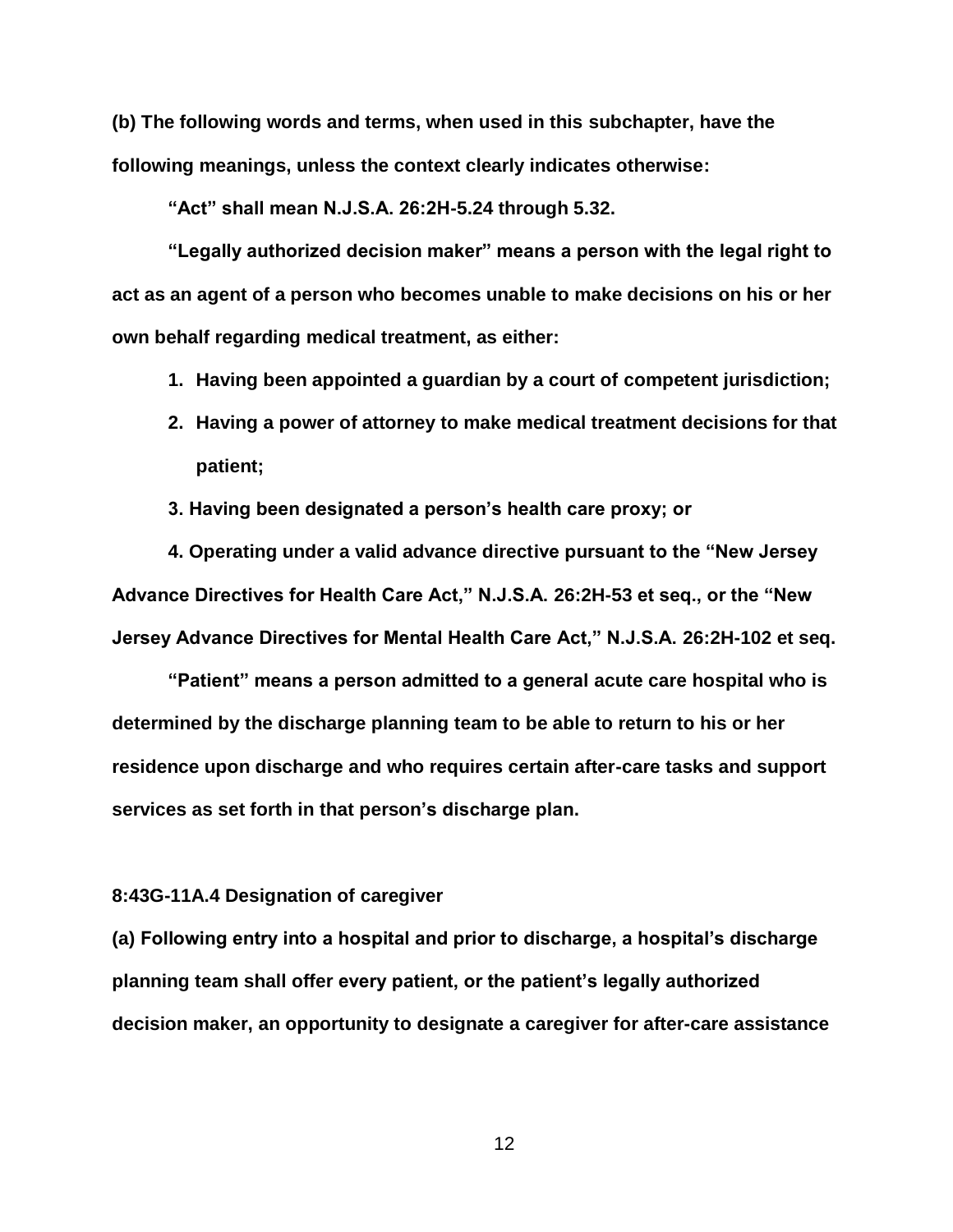**tasks, in accordance with the patient's discharge plan and in a timeframe consistent with the discharge planning process set forth in this subchapter.**

**1. A patient may designate a caregiver in an advance directive pursuant to the "New Jersey Advance Directives for Health Care Act," N.J.S.A. 26:2H-53 et seq., or the "New Jersey Advance Directives for Mental Health Care Act," N.J.S.A. 26:2H-102 et seq.**

**(b) The hospital's discharge planning team shall promptly document the following in a patient's medical record:**

- **1. Every attempt to elicit the designation of a caregiver;**
- **2. Contact information for the designated caregiver, as follows:**
	- **i. Name;**
	- **ii. Address;**
	- **iii. Telephone number; and**
	- **iv. Relationship to the patient.**

**(c) In the event that the patient is unconscious or otherwise incapacitated upon entry into the hospital and does not have a legally authorized decision maker, following the patient's recovery of consciousness or capacity, and if it is in the best interests of the patient, as determined at the discretion of the patient's admitting physician, the hospital's discharge planning team shall provide the patient the opportunity to designate a caregiver within a given timeframe. (d) A patient or the patient's legally authorized decision maker has the right to:**

**1. Decline the designation of a caregiver; or**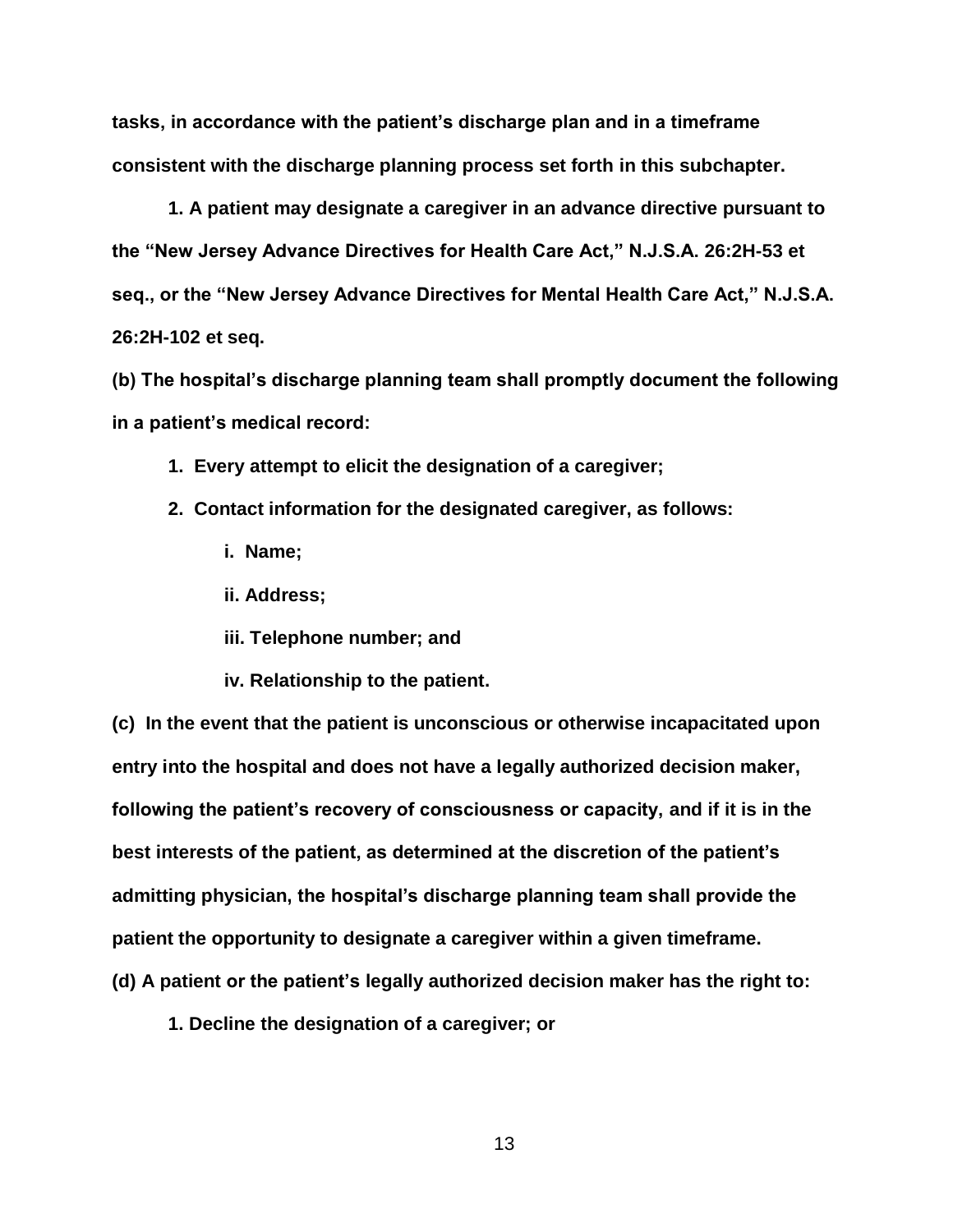**2. Change or revoke the designated caregiver at any time prior to discharge.**

**(e) For a patient who is a minor child, the following applies:**

**1. Where the patient has been assigned one custodial parent, the custodial parent has the right to designate the caregiver; and**

**2. Where the patient's parents have joint custody, the parents shall mutually designate the caregiver.**

**(f) The discharge planning team shall advise the patient and the designated caregiver that the designated caregiver is not obligated to perform any after-care assistance for the patient if the caregiver declines the designation.**

## **8:43G-11A.5 Release of information**

**The discharge planning team shall disclose to the designated caregiver, the patient's discharge plan only after providing notice of, and obtaining written consent for, the intended disclosure from the patient or the patient's legally authorized decision maker.**

**8:43G-11A.6 Consultation with the designated caregiver**

**(a) The discharge planning team shall schedule after-care assistance training at a time convenient for the designated caregiver in accordance with N.J.A.C. 8:43G-11A.7.**

**(b) The discharge planning team shall meet with the designated caregiver at a time that takes into consideration:**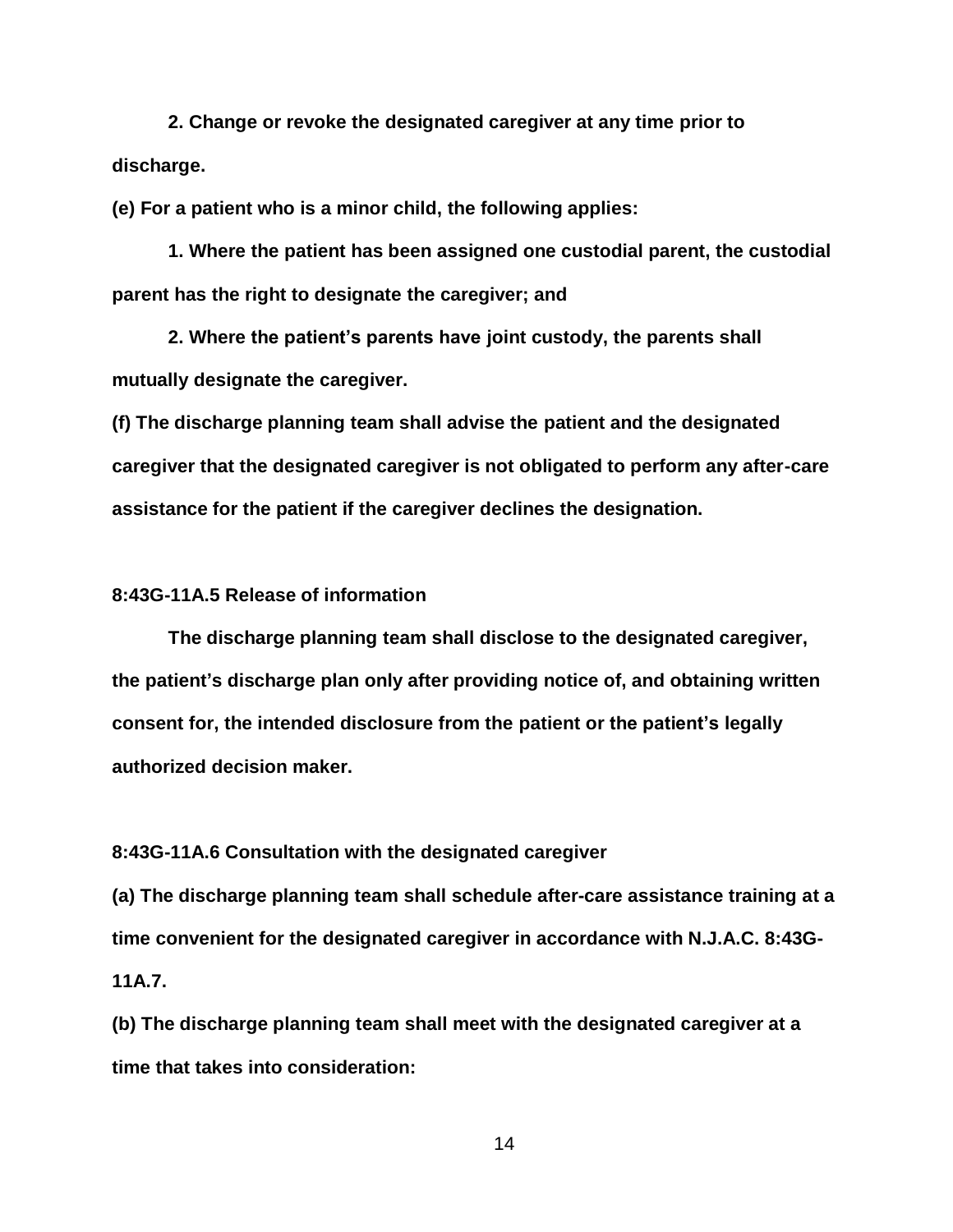**1. The severity of patient's condition;**

**2. The setting in which care is to be delivered; and**

**3. The patient's need for after-care assistance.**

**(c) The hospital discharge planning team shall provide the caregiver with:**

**1. Copies of written instructions for the after-care tasks for which training was provided; and**

**2. Contact information for hospital staff who are available by telephone to respond to questions on a 24-hour a day basis.**

**8:43G-11A.7 After-care assistance training**

**(a) A hospital shall ensure that after-care assistance training offered to the designated caregiver includes instructions on performing each after-care assistance task set forth in the patient's discharge plan.**

**(b) A hospital shall ensure that the designated caregiver has opportunities to:**

**1. Choose whether this training is conducted in-person or through video technology; and**

**2. Ask hospital staff questions during and after the training.**

**(c) Hospital staff conducting the training shall answer a caregiver's questions in:**

**1. Non-technical language;**

**2. A culturally competent manner; and**

**3. Conformance with the language access services required at N.J.A.C. 8:43G-5.5(c).**